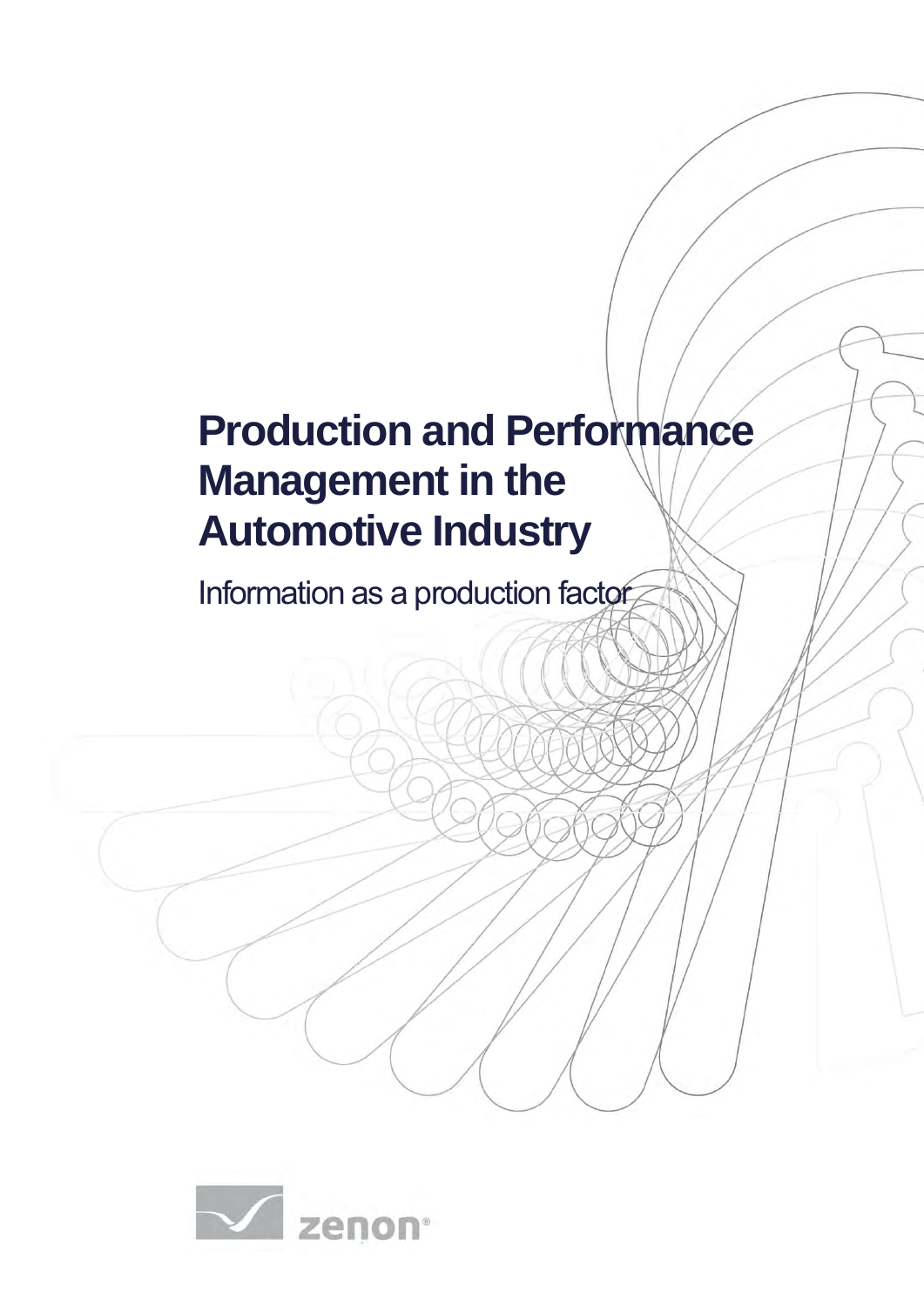

## **Production and Performance Management in the Automotive Industry: Information as a production factor**

Production and performance management provides essential functions to control and monitor production. Using zenon HMI/SCADA software, it is possible to optimize production processes in the automobile industry.

Control and monitoring of manufacturing is one of the most important tasks in the automotive industry. Nevertheless, the potential that control and monitoring systems offer is often not exploited. Production and performance management serves to optimally plan, control and check production processes. Production and performance management makes it possible to monitor and analyze all process channels on an ongoing basis, to improve utilization and optimize production processes. Both commercial processes and manufacturing processes thus become 'transparent' across the company. The right SCADA software ensures that throughput time and inventory stocks are reduced and the supply speed is increased. The result is optimum utilization of production capacities. Costs are reduced noticeably when an effective production and performance management solution is used; productivity increases and thus competitiveness too.

#### **Increased output, increased flexibility, increased safety**

These benefits relate to all manufacturing companies, but are particularly important for the automobile industry. On one hand, especially in this industry production hours and cost continually need to be reduced. On the other, the complexity of business processes continues to increase due to the numerous different types of models. This affects production, but also other business areas such as purchase, logistics, etc. Only integrated and transparent processes guarantee efficient production and an integrated flow of information.

#### **Professional monitoring and competent analysis**

The more complex a production system is, the more significant the automated monitoring of equipment and automated monitoring of machine data becomes. Automated monitoring is more efficient and safer and less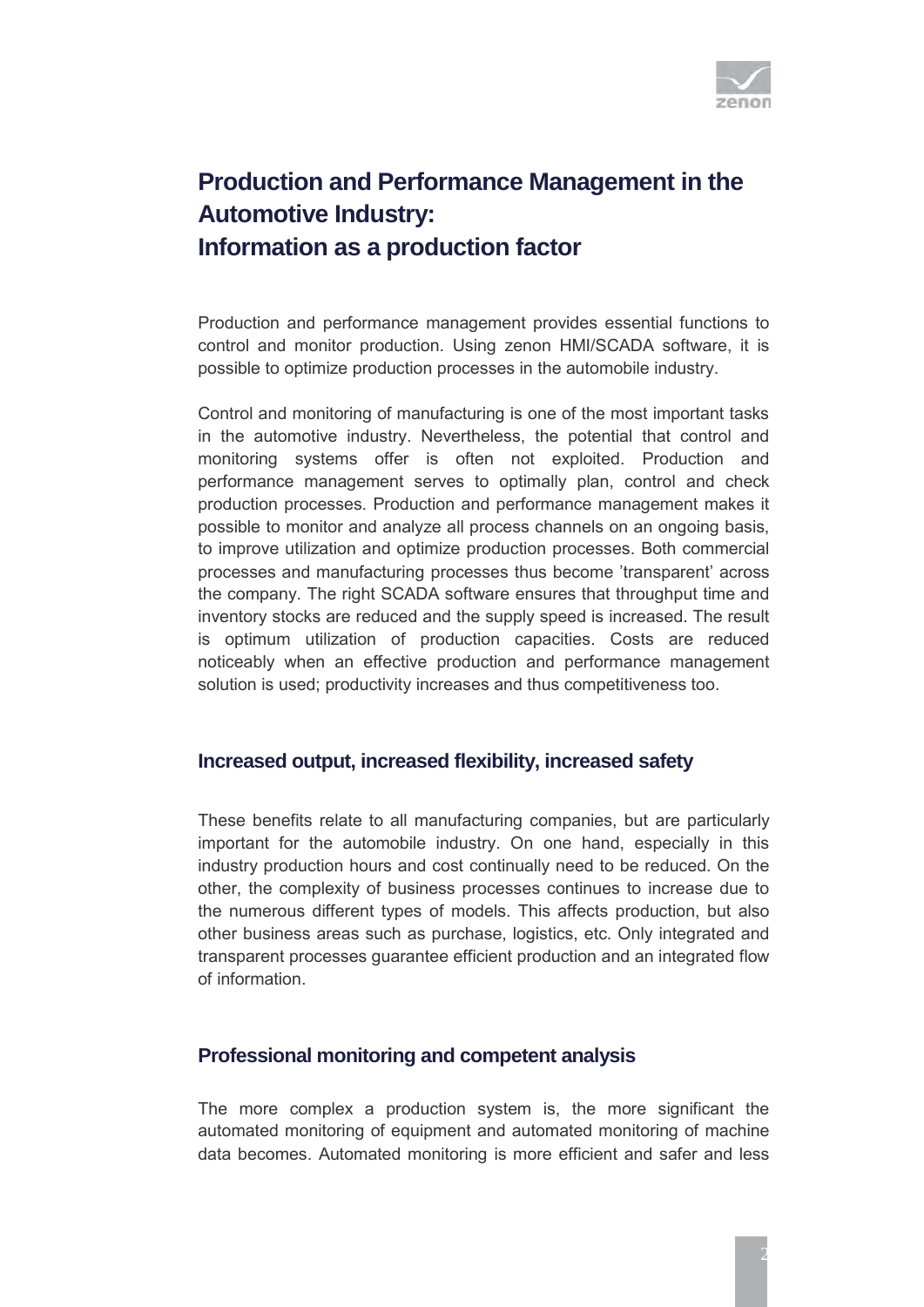prone to errors. If there is transparent and reliable production data, companies can verify decisions they have taken and quantify their success. With the help of key performance indicators closely related to the process, companies can evaluate the effects of changes in production and compare them to earlier data or business targets. Will a change bring the desired success or is the expense disproportionate to the benefit?

In order to calculate process-orientated key performance indicators, companies must record, consolidate and prepare the raw data that is generated in the production process and pull it together. To do this, it is necessary to have an overview of all current process information as well as the historic records of



process data. This goes far beyond the display of current alarm, item numbers and equipment and machine status.

#### **Important production key performance indicators**

The availability calculations relating to downtime and volumes for machines and equipment are important process-orientated key performance indicators. The key performance indicators for volume-related availability of equipment provide meaningful and comparable results. The quality of the manufactured parts is determined by means of the quality rate figure. Thanks to different types of display, such as a table or a curve diagram, it is possible to quickly make comparisons between target and actual values, as well as good parts and rejected parts. The statistical evaluation of alarm data and unplanned downtime make it possible to localize and reveal weak points in the system. One of these key performance indicators is availability in relation to equipment downtime. In addition, the statistical evaluation of the alarm data provides a meaningful overview of problems. In this way, the user can quickly find out which problems occur most often and which ones cause the longest downtime. With this information, he can put targeted measures in place in order to minimize the downtime of the facility and, thus, considerably increase productivity and effectiveness.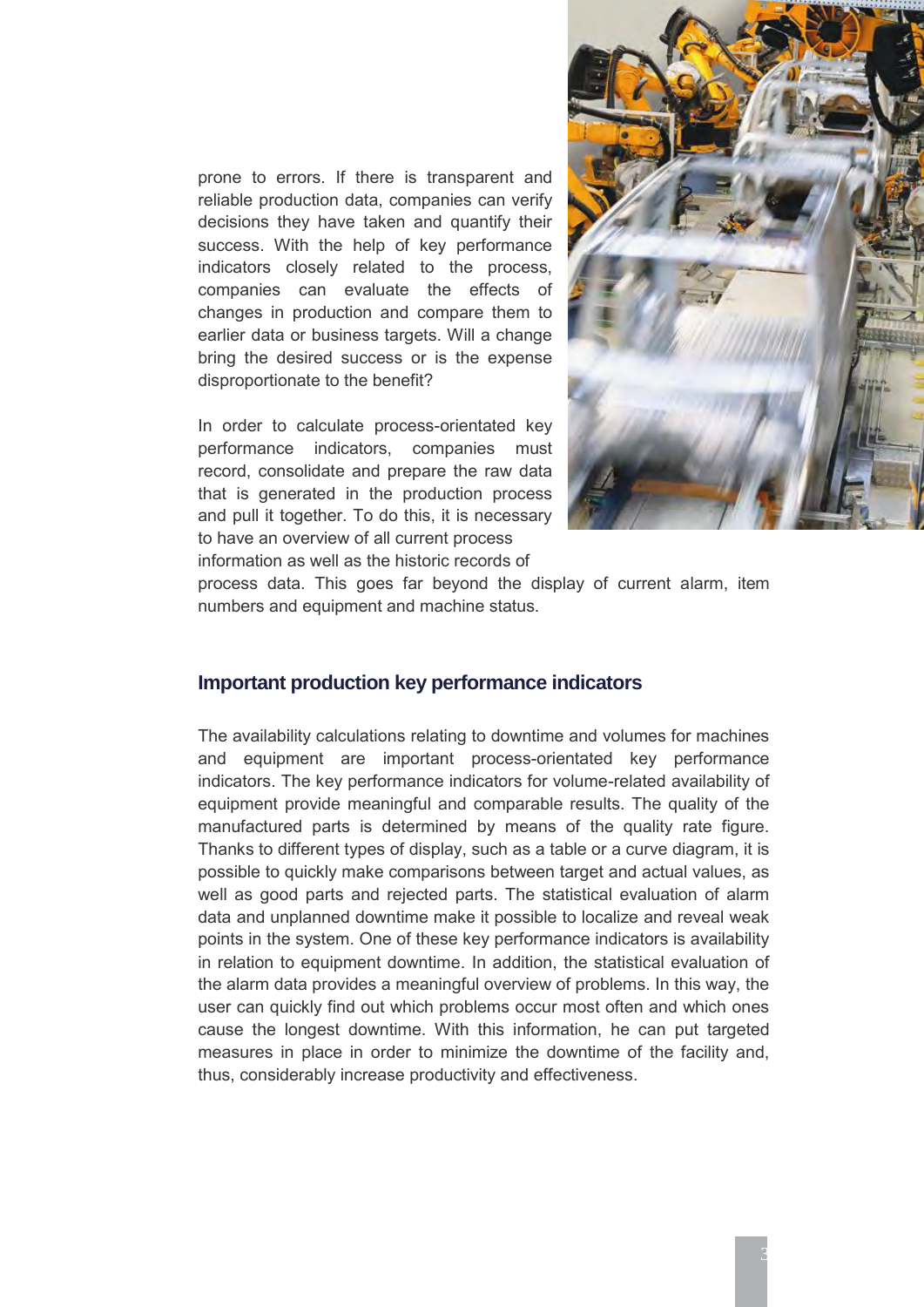



*The zenon application shows the down times of the equipment very clearly (left) as well as individual problems with the different robots (right) – once for the whole duration and once for the duration adjusted for breaks.* 

Comparative analysis of alarm data makes it possible to come to a conclusion about the possible causes for those alarms. Shift-related or equipment-related summations can provide valuable information for causal analysis. A comparison of this summated data can illustrate the differences between shifts in terms of both the equipment and employees. Management can then quickly identify possible causes of any differences. This analysis can summarize a company's activity in shift, day and weekly reports, or in equipment or machine reports. A comparison of key performance indicators provides information on possible optimization measures and demonstrates whether implemented measures have been successful.

#### **The output of the equipment as a whole counts**

In addition to the key performance indicators stated, overall equipment effectiveness (OEE) is becoming increasingly important in the industry. It comprises the availability of equipment, the quality rate and the level of performance. Multiplying these figures, it reflects the level of production performance. OEE takes into account losses that arise in a system and that have effects on the whole of production. It is particularly important, because the capacity losses of individual considerations multiply; this is often not taken into account in a pure consideration of productivity. Thanks to an OEE analysis, production companies can find out the sources of losses, introduce measures to offset them and uncover potential for optimization. In the automotive industry particularly, OEE is considered the basis for an evaluation of overall success. The greater the OEE figure is, the fewer losses have occurred in production.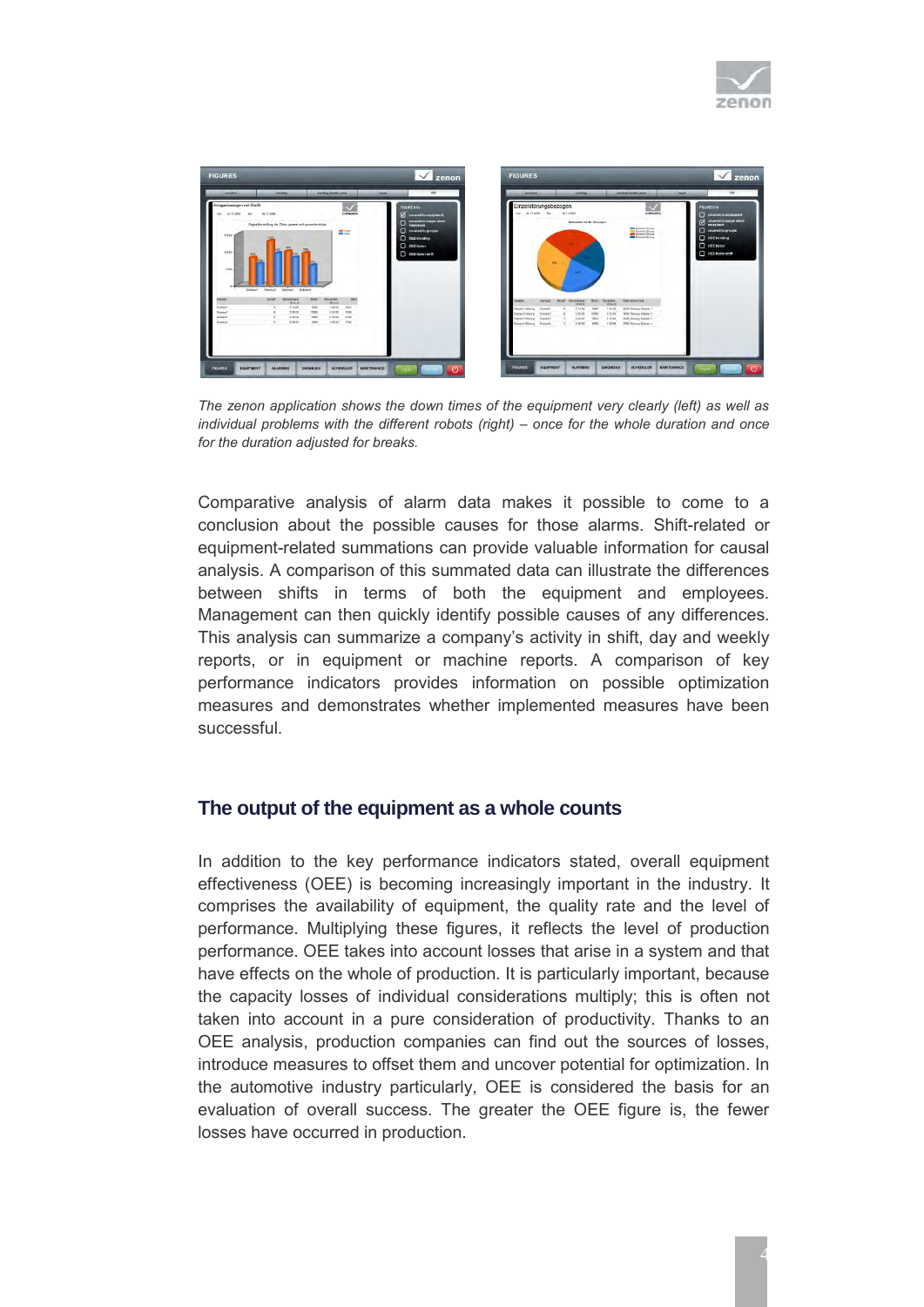



*Here, managers and employees of a production company see the availability, the quality and the efficiency with which the production process for a defined robot operates on a certain day (left) or in a certain shift (right).* 

#### **Produce efficiently and plan on a long-term basis**

The basis for comprehensive production and performance management is an HMI/SCADA platform that works in an integrated and transparent manner. A holistic, comprehensive solution ensures that all devices, all systems and all controls can be included in the overall system, in order to summarize, analyze and subsequently process data in heterogeneous infrastructures.

#### **Forward-thinking maintenance**

Analysis proves that permanent and regular maintenance is many times more cost-effective than single reactive acts of maintenance carried out in response to a problem. In addition to the monitoring of processes, the machines should therefore be permanently monitored as part of a preventative maintenance program. To do this, the software must record and document all data from the machine components and aggregates. As a result, not only can maintenance measures be implemented in advance, the lifetime of the machines increases thanks to planned, regular maintenance. Positive effects include the highest level of machine efficiency possible, increased safety and the potential for cost reductions.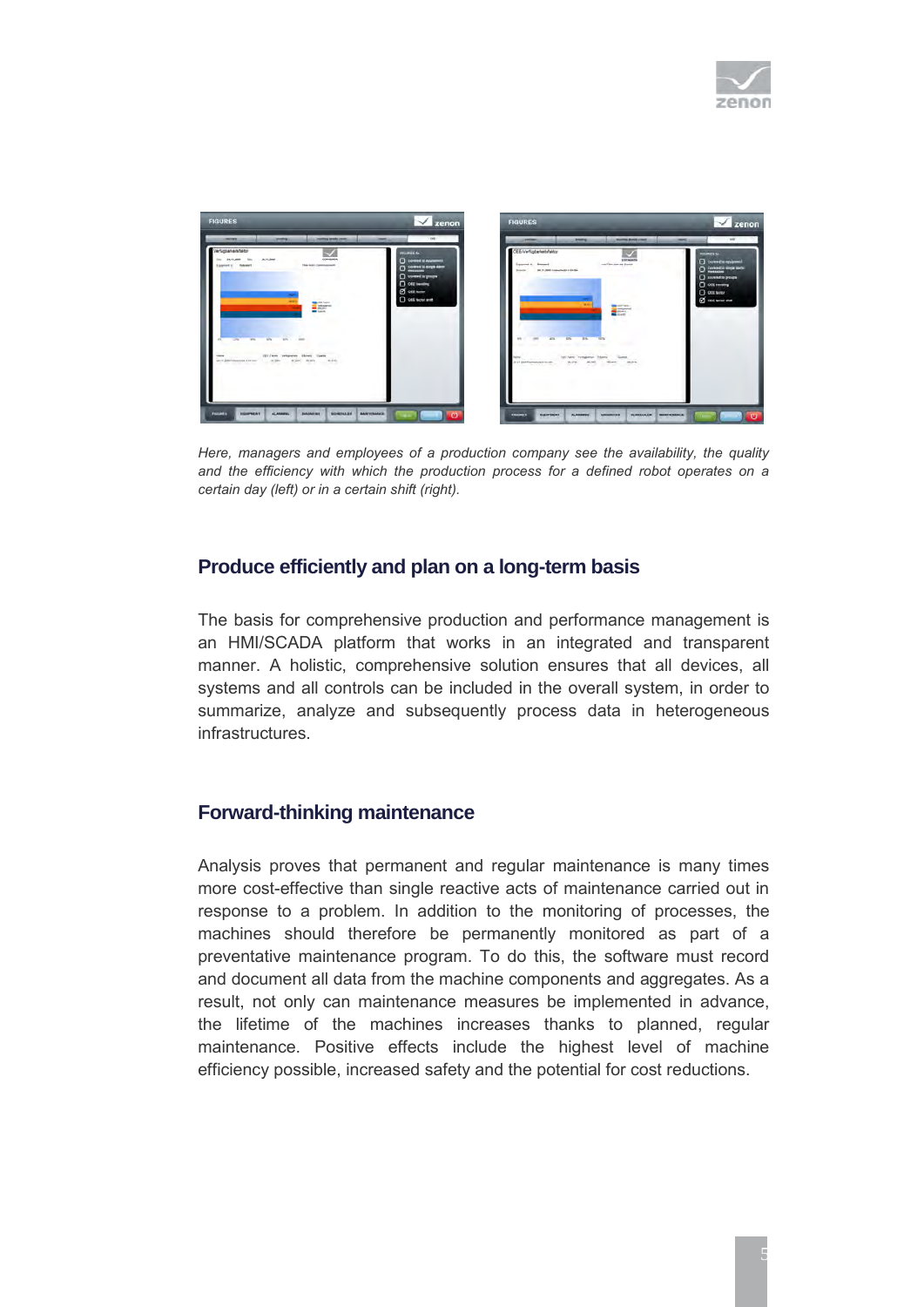

### **Consistent production and performance management**

- All production-relevant information is available for production monitoring and future control methods
- Detailed analysis, such as machine loads, availability, throughput times, etc. are possible
- Absences, deviations from plan, etc. become apparent immediately, so that countermeasures can be instigated early
- Optimum planning and implementation of future manufacturing jobs

Our Automotive experts are always at your disposal in order to meet your demands. Contact us at [www.copadata.com](http://www.copadata.com/) or via email at [automotive@copadata.com.](mailto:automotive@copadata.com)